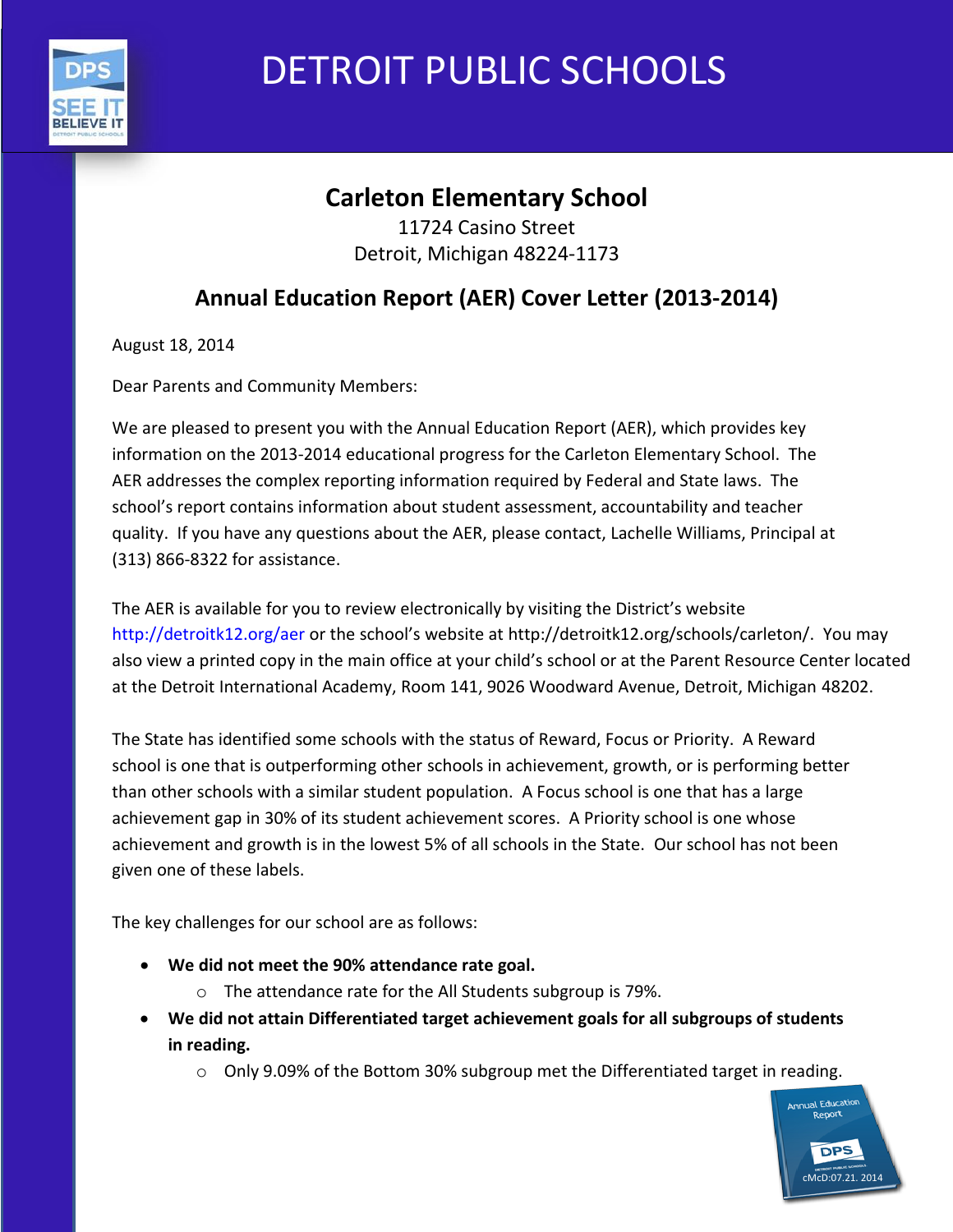The key challenges for our school are as follows: (Continued)

- **We did not attain Differentiated target achievement goals for all subgroups of students in writing.** 
	- $\circ$  Only 11.43% of the Bottom 30% subgroup met the Differentiated target in writing.
- **We did not attain Differentiated target achievement goals for all subgroups of students in mathematics.** 
	- o Only 12.73% of the Bottom 30% subgroup met the Differentiated target in mathematics.
- **We did not attain Differentiated target achievement goals for all subgroups of students in science.** 
	- $\circ$  Only 0.00% of the Bottom 30% subgroup met the Differentiated target in science.
- **We did not attain Differentiated target achievement goals for all subgroups of students in social studies.** 
	- $\circ$  Only 12.50% of the All Students; 0.00% of the Bottom 30%; 13.16% of the Black and 10.53% of the Economically Disadvantaged subgroups met the Differentiated target in social studies.

We are actively working to address our Michigan School Scorecard issues, accelerate student achievement and close persistent gaps in achievement by implementing effective and data-driven Professional Learning Communities, Response to Intervention (RTI) and a Multi-Tiered Support System (MTSS). We will offer Support Learning Labs before, during, and after the school day to assist students with TIER II and/or TIER III learning needs in reading and math. Response to Intervention (RTI) and Differentiated Instruction (DI) will be implemented with fidelity during the upcoming school year. To support differentiated instruction, technology will assist with the implementation of blended learning. Job embedded professional development will occur on an on-going basis, through the practice of In-House Walkthroughs, book studies, the sharing of best practices, lead teacher district meetings, and weekly PLC meetings. Instructional Learning Cycles will be implemented every 6-8 weeks and will help create a culture of professional collaboration and collective responsibility and provide a structured way for teachers to talk about improving student and adult learning and promote the actions needed to produce results. During the PLC meetings and as an effort to support job-embedded professional development, teachers will analyze student work in an effort to plan for future differentiated instruction for all students. Program evaluations will also be conducted on an on-going basis.

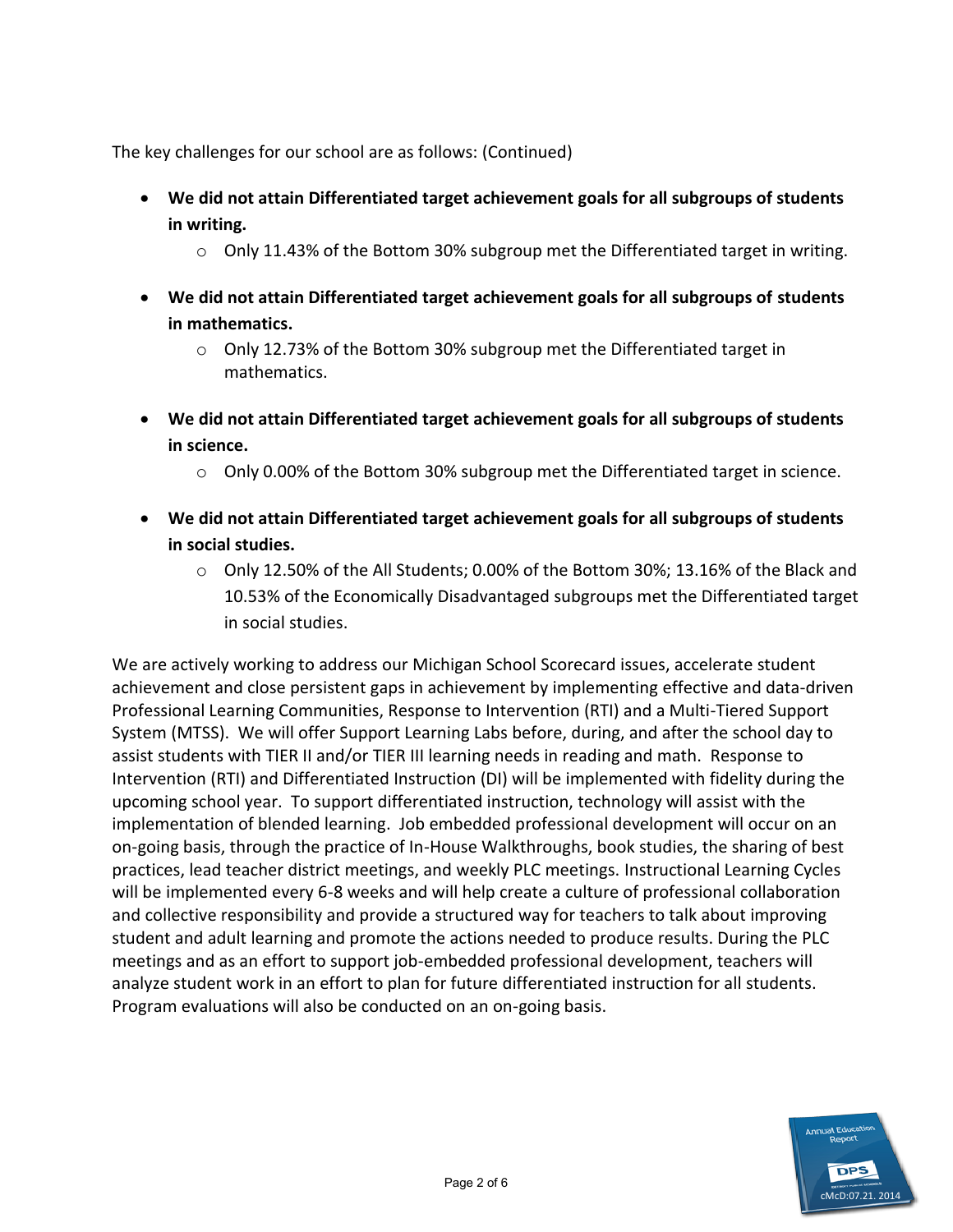### **Parent Involvement**

The Principal, the Instructional Leadership Team and the School Support Team, which includes parents will work on building strong, effective relationships between the school, the parents, and the community for the purpose of student academic success. Similar to developing a Leadership Team, we will develop an Action Team for Partnerships (ATP). This action team will be dedicated to strengthening the existing ties between the school, the parents and the surrounding community, along with creating new ones. It is the ATP's job to continually monitor, evaluate, and improve the action plan to meet the current needs of our students.

The Instructional Specialists will hold monthly meetings with parents of students needing

TIER II and/or TIER III intervention. During these meetings the parents will review their child's current achievement data and assist with designing or revising an Individual Learning Plan for their child. As part of the plan, the parents will agree to support learning at home. Workshops will be provided for parents on an on-going basis. The workshop topics will be decided upon after reviewing the results of parent surveys.

State law requires that we also report additional information.

#### **Process for Assigning Pupils to the School**

Detroit Public Schools has an "Open Enrollment Initiative." This initiative allows students to elect to attend any Detroit Public School without being required to live within the boundary for that school. The "Open Enrollment Initiative" does not apply to the Examination High Schools or Application Schools. Parents may enroll their child(ren) in the school of their interest as long as the school has not reached capacity for their particular grade. Enrollment preference is given to students who live within the boundary of a school.

It should also be noted that transportation will not be provided for students who select a school outside of the boundary of their home school. "Open Enrollment Initiative" resources can be found on our website at: [http://detroitk12.org/resources/prospective\\_students/](http://detroitk12.org/resources/prospective_students/)

#### **School Improvement Status**

| Year      | <b>School Improvement Status</b> |  |
|-----------|----------------------------------|--|
| 2013-2014 | No Status                        |  |
| 2012-2013 | Priority                         |  |

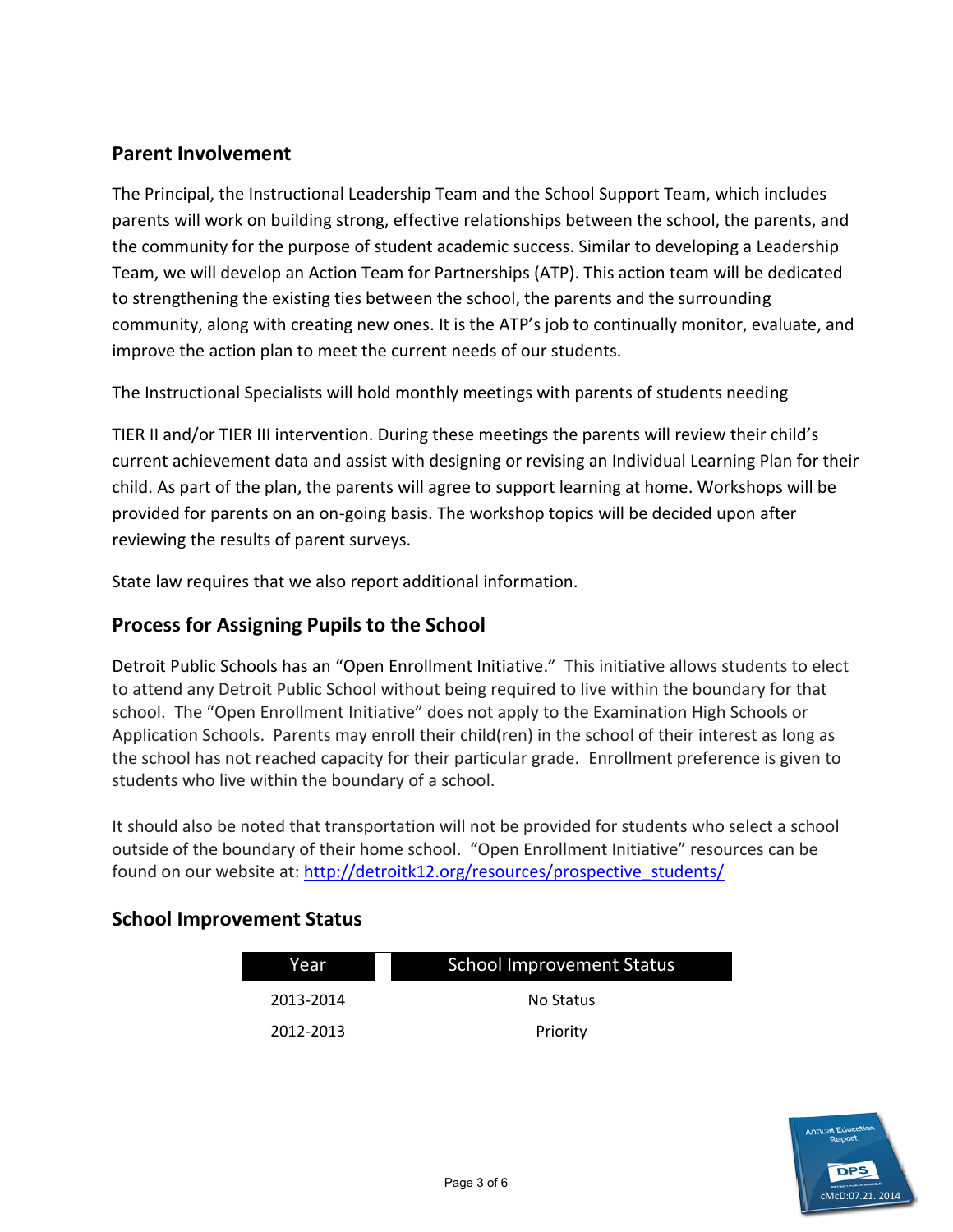## **Detroit Public Schools' Core Curriculum:**

Consistent with the Detroit Public Schools 2013-2017 Strategic Plan**,** there are aggressive plans to accelerate the rate of student achievement and to ensure that students graduate with the academic and social skills necessary for success in college and the workplace.

#### **Specific curriculum actions are based on the District's strategic plan to:**

- I. Broaden Services to Address Student Needs
- II. Support Parents and Families
- III. Offer Broad/High Quality Programs
- IV. Improve Customer Service
- V. Create Safe Learning Environments
- VI. Transform Central and School based services to serve customers better
- VII. Improve Technology
- VIII. Minimize the Impacts of Change
	- IX. Foster School-Based Leadership
	- X. Celebrate and Promote Success
- XI. Ensure Fiscal Stability
- XII. Improve Attendance and Discipline

The "Neighborhood-Centered, Quality Schools," Strategic Plan, is available online at [http://detroitk12.org/content/wp-content/uploads/2013/03/Strategic\\_Plan\\_DRAFT-FINAL.pdf](http://detroitk12.org/content/wp-content/uploads/2013/03/Strategic_Plan_DRAFT-FINAL.pdf)

#### **Access to the Core Curriculum**

The instructional strategies and grade level expectations are aligned to the State standards and the NAEP. This represents the core curriculum, which is supported by the texts, materials, computer software and other school level resources used daily in the classrooms. All of the professional development activities are aligned to the core curriculum.

The implementation is a process delineated in the District Plan. This plan serves as the framework for each school's academic achievement plan.

The frequent monitoring of the implementation of these plans are conducted by the school diagnostic visits, review of the benchmark assessments, use of the teacher evaluation tool and adherence to the pacing calendar.

The variances from the State Plan can be found in the grade level expectations, which are also aligned to the higher standards of NAEP.

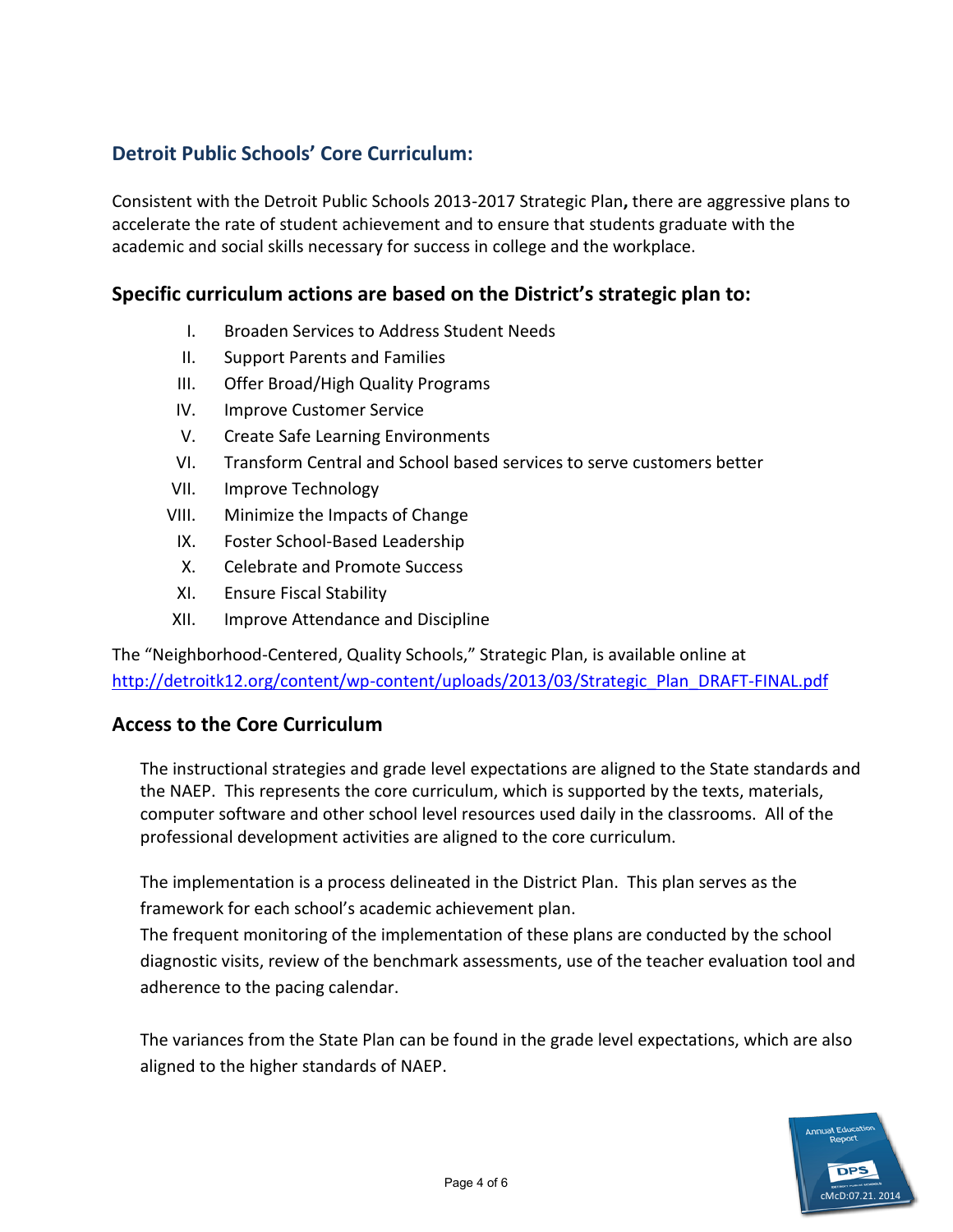## **Access to the Core Curriculum (Continued)**

Parents/Guardians are offered classes to increase parenting skills, early childhood literacy, adult literacy and GED. During the school year, the Regional Parent Resource Center is a vehicle for parents and other community members to participate in regular and on-going informational and participatory sessions focused on curriculum and instruction. Learning Village (an online instructional management system), Web updates and semi-annual progress reports are a means to disseminate achievement information to educators. Parents will have the opportunity to monitor students' progress, including attendance, through **Parent Connect**  in the fall.

Detroit Public Schools Core Curriculum is currently under revision. Pacing Charts and Curriculum guides will be posted to the Division of Teaching and Learning under the Leadership page of our website in the near future.

#### **Parent Engagement**

- $\clubsuit$  Use the technology portal for parents to view daily lessons and to communicate with teachers.
- $\cdot \cdot$  Implement and follow through with the parent contracts.
- Use the Parent Resource Center to engage parents in innovative workshops and sessions that are practical and will result in parent support to students at home.

#### **Student Achievement Results**

Aggregate Student Achievement Results and Detroit Public Schools Quarterly NWEA~MAP Reading and Mathematics reports for Carleton Elementary School can be found on the Detroit Public Schools' web page at the Research, Evaluation and Assessment site at [http://detroitk12.org/data/rea/.](http://detroitk12.org/data/rea/) The following reports are available:

- District Profile Report
- Combined School Profile Reports
- Individual School Profile Reports
- Adequate Yearly Progress (AYP) Reports
- Michigan Accountability Scorecard Report
- Annual Education Report
- NWEA ~ MAP aggregate student achievement results